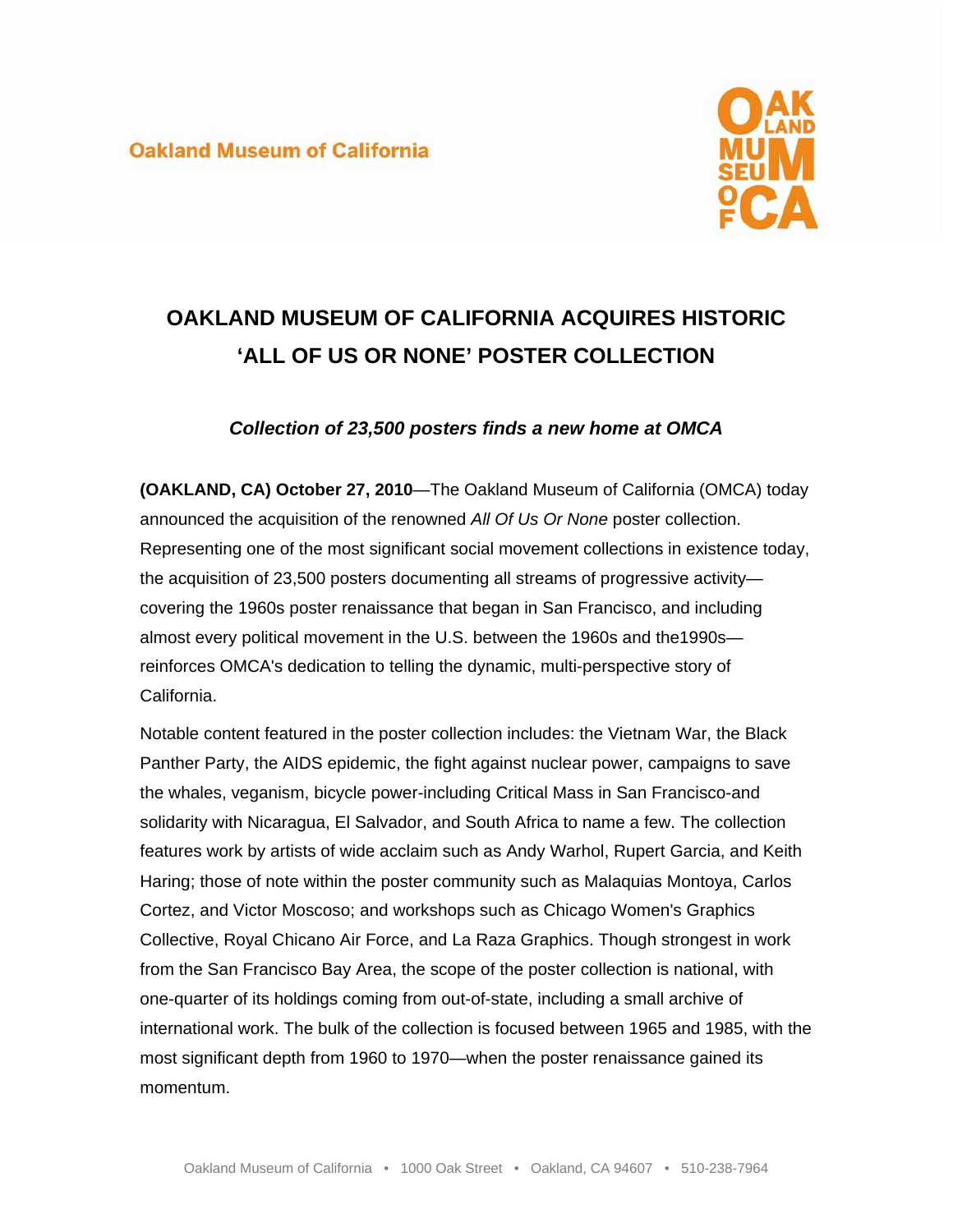"OMCA is dedicated to presenting multiple perspectives of our collective human experience," says Museum Director Lori Fogarty. "The *All Of Us Or None* collection is one of the most significant social movement collections of its kind in the country comparable with the Smithsonian Institution, the Library of Congress, and the Hoover Institution. It is truly a landmark acquisition for the Museum. Not only is this collection ideal for OMCA's multi-discipline approach to telling the story of California, but our dedication to putting this collection online reinforces our commitment to accessibility."

Aptly titled after the poem by Bertolt Brecht, the *All Of Us Or None* collection comes to OMCA from the estate of Berkeley writer, social historian, and Free Speech Movement veteran Michael Rossman, who dedicated his life to gathering and documenting the collection. It was his intention for the poster collection to remain whole and for it to reside in Northern California—two key reasons for the collection coming to the Oakland Museum of California.

"This collection is the keystone for understanding the poster renaissance of the 1960s," says longtime collection archivist Lincoln Cushing. "As illustrations these posters are a wonderful and potent way to generate discussion about a subject. The posters are not just a time capsule; however, the Bay Area continues to be a powerhouse in the production of political posters in the world."

The Museum is currently working on archiving the collection, with a goal to make the posters available online in a searchable database allowing for collective commenting by researchers, scholars, and the general public alike. In addition, plans for an exhibition showcasing the collection are currently being developed.

"Our commitment to putting the *All Or None Of Us* collection online reinforces OMCA's dedication to engaging visitors in new and innovative ways," says Senior Curator of Art René De Guzman. "It is our goal to create a dynamic online experience for this collection. By integrating social tools with the collection database, we will be able to gather user-generated comments from scholars and the general public (tagging, geomapping, audio commentary) in an ongoing effort to document the varied histories behind the posters. It is a robust commitment, and one that we feel is paramount to our mission of telling the ongoing story of California."